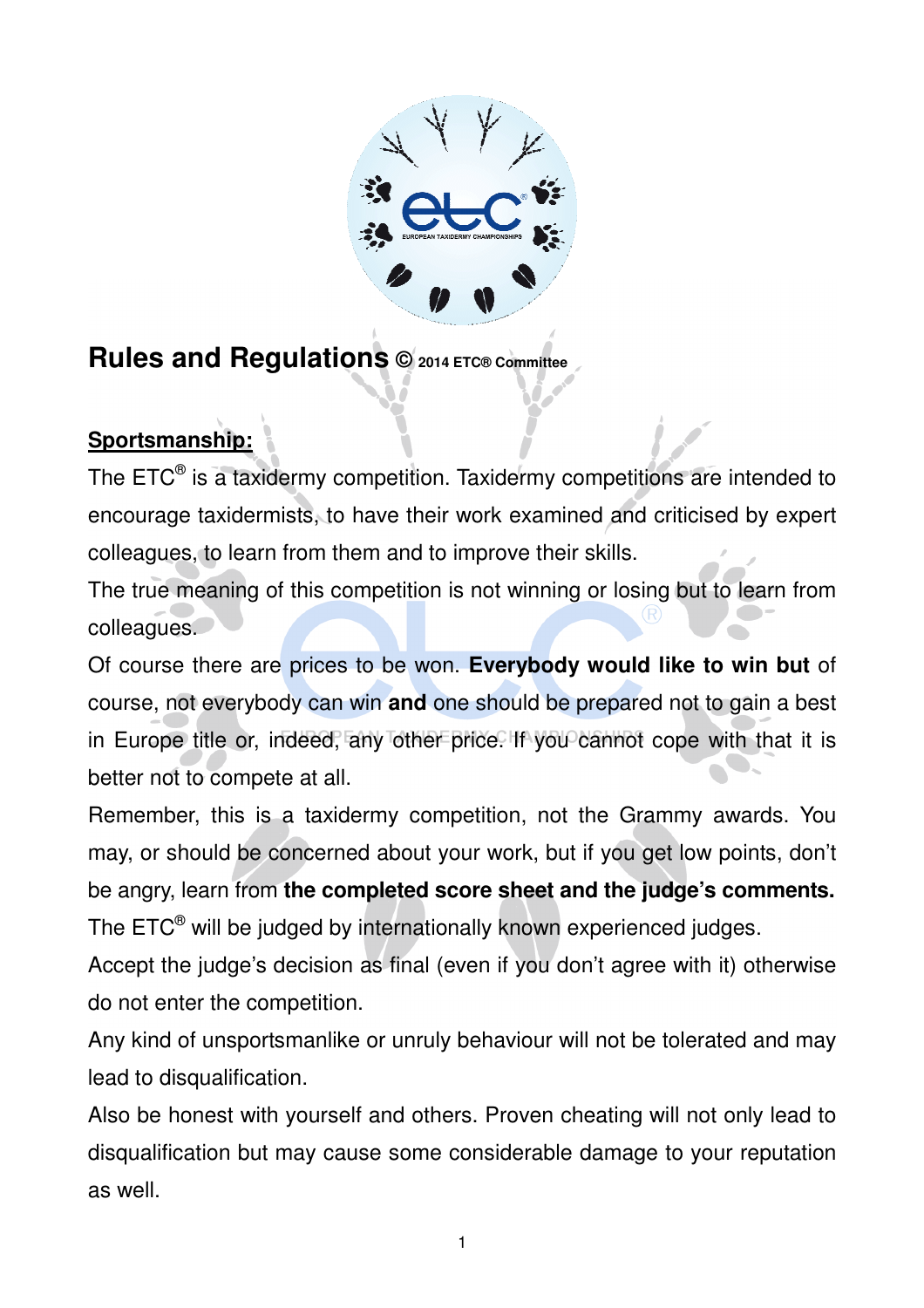It is also a precondition that the entered taxidermy work of a named and registered competitor is self-produced, meaning made by his own hands.

A taxidermy company is only allowed to compete in the "Collective Artists Division" by naming the taxidermists (at least two) who mounted and worked out the entry.

A one man taxidermy company has to register and enter also under the name of the taxidermist who made the entry and not only under the name of the company!

# **Registration:**

**The species must be registered with the scientific name,** e.g. a Wild Boar as "Sus scrofa" or a Magpie as "Pica pica".

The participant must bring in all registered entries together at the same time to provide time-consuming extra work for the competition staff.

#### **Liability:**

With accepting the ETC<sup>®</sup> Rules and Regulations by signing the registration form by one's own hand or by a legitimated person, the participant releases the organizer and the ETF, as well as designees (authorised persons) from any liability for damage or loss of the entered pieces at the ETC $^\circ$ . Competition pieces entered in the  $\mathsf{ETC}^{\circledast}$  are done so at the owner's risk. Competitors are always recommended to insure her/his competition pieces.

#### **Media:**

With accepting the  $\mathsf{ETC}^\circledast$  Rules and Regulations by signing the registration form by one's own hand or by a legitimated person, the participant agrees with publishing images of her/his person and entries and publishing her/his name in printed and online form (e. g. ETF-Homepage, Taxidermy Magazines).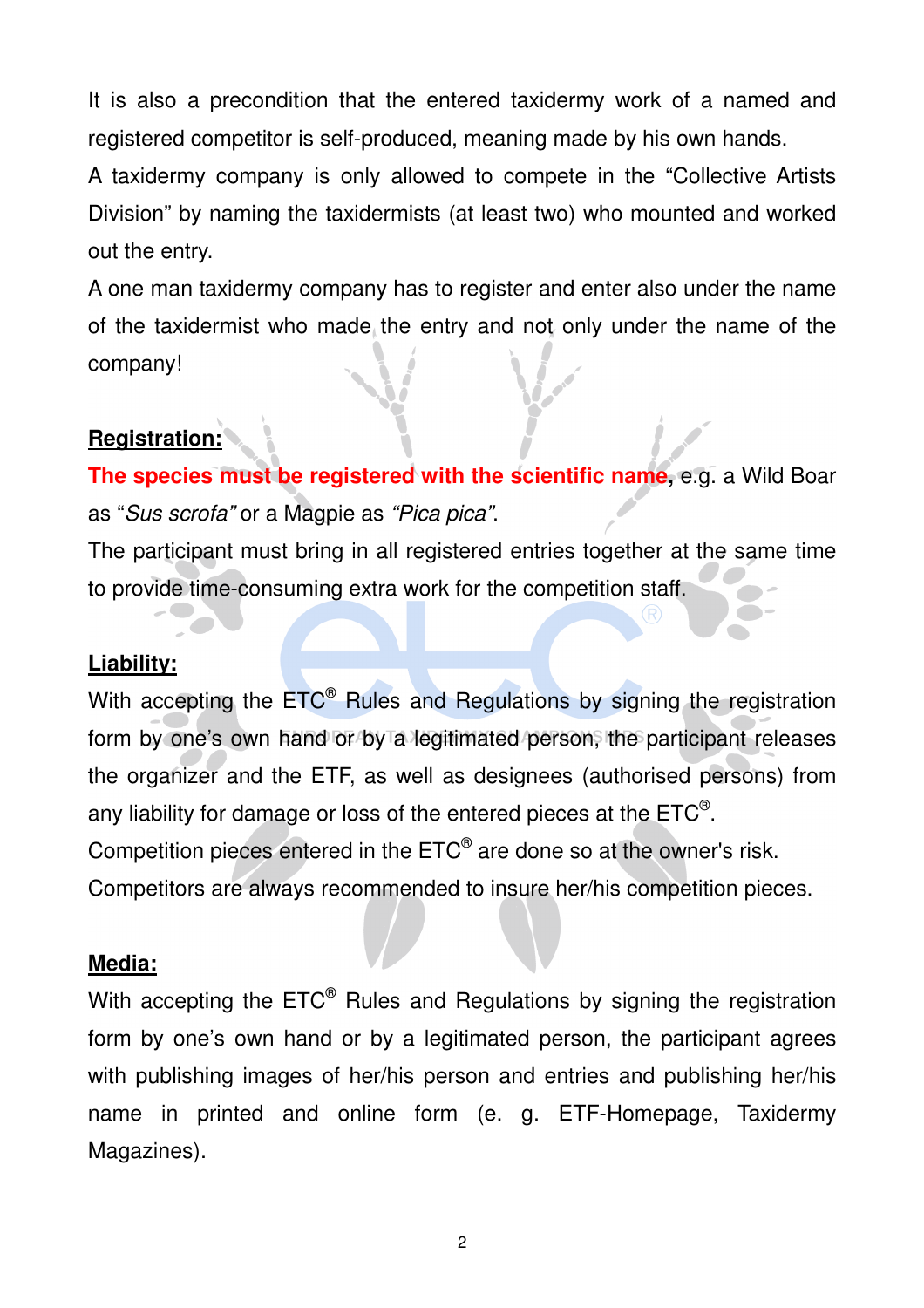## **Judging:**

The Competition Committee that will regulate the competition and the judging consists of the ETC® Competition Chairman, the Host and the ETC® Committee Chairman.

Each entry will be judged by one judge in the "Professional Division" and "Novice Division" and two judges (team) in the "Masters Division". Each entry receives a full and completed score sheet with judges' comments on areas that need improvement as well as on work that was especially well done.

In addition the judges will be on the competition area to discuss the critiques personally and free of charge. The "critique time" will be announced in the respective  $\mathsf{ETC}^\circledast$  brochure and on the ETF homepage.

The Categories RSM and RP in all Divisions will be judged by the judges whose categories are closest to the related entries, e. g. a Bird Reconstruction will be judged by Bird Judges, a Dinosaur Reconstruction will be judged by Reptile Judges, a Fish Reproduction will be judged by Fish Judges or a Scientific Model of an Arthropod will be judged by judges who are at least experienced in that field ROPEAN TAXIDERMY CHAMPIONSHIPS

#### **Score sheets:**

The official  $\mathsf{ETC}^\circledast$  score sheets will be in use to judge all categories.

The completed score sheet will be given out to the competitor, a copy remains with the organisation.

#### **Main Categories:**

The ETC $^{\circledast}$  is based on three main categories:

#### **1. Natural Mounts (NM):**

Independent of the used method or technique, the surface/covering (skin, hair, feathers, scales, and bones) must be original.

All techniques are allowed that produce as much as possible lifelike mounts (e.g. conventional taxidermy, PEG-mounts, freeze drying, mixed techniques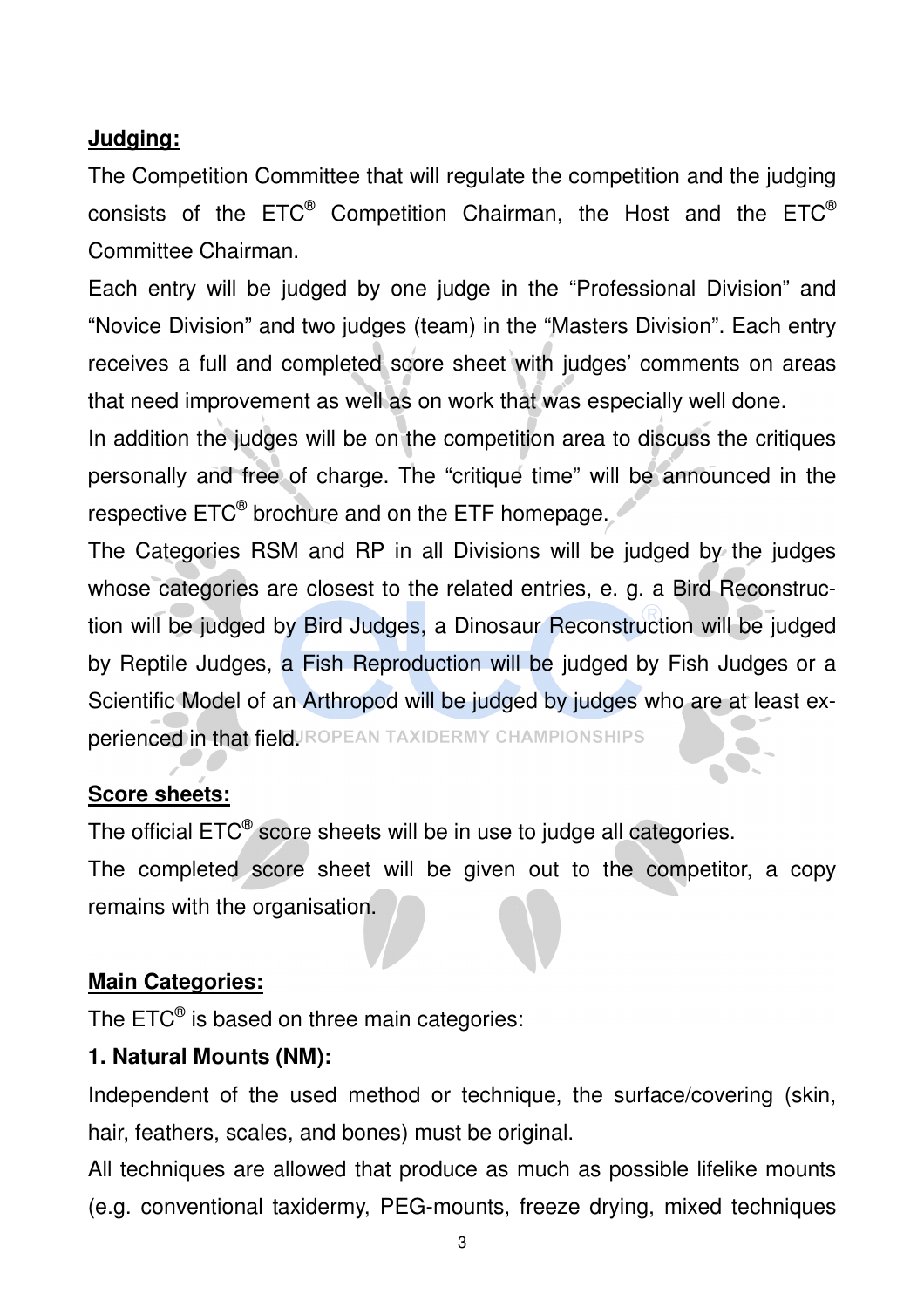and others, cast birds feet and beaks or an artificial fish head).

# **2. Reproductions (RP):**

Reproductions must be casts of original/natural complete animals, irrespective of the used material (epoxy resin / plaster and others).

To present only parts of an animal like e. g. a "Head Mount" is not allowed.

# **3. (Scientific) Models and Reconstructions (RSM):**

All artificial and / or natural materials are allowed.

It has to be a portrayal of a complete animal. To present only parts of an animal like e. g. a "Head Mount" is not allowed.

The "skinless mount" technique belongs to this main category.

# **When entering reconstructions of extinct species, an enclosed detailed scientific documentation is mandatory.**

# **Groups and Single Entries:**

It is not possible to enter a group and one or more single entries on the same basement.

## **EUROPEAN TAXIDERMY CHAMPIONSHIPS**

# **Entering different divisions (not valid for Division of Excellence):**

It's not possible for a competitor to enter categories of the same animal class (birds, mammals, fishes, reptiles / amphibians) in different divisions at the same time. For example, you cannot enter a bird (regardless of small, medium, large or group) in the "Professional Division" and in the "Master Division" at the same time and competition. If you enter birds in the "Master Division", the "Professional Division" is open for you to enter mammals, fishes and/or reptiles. The same applies to "Game Heads", Skeletons, Reproductions and Reconstructions/Scientific Models.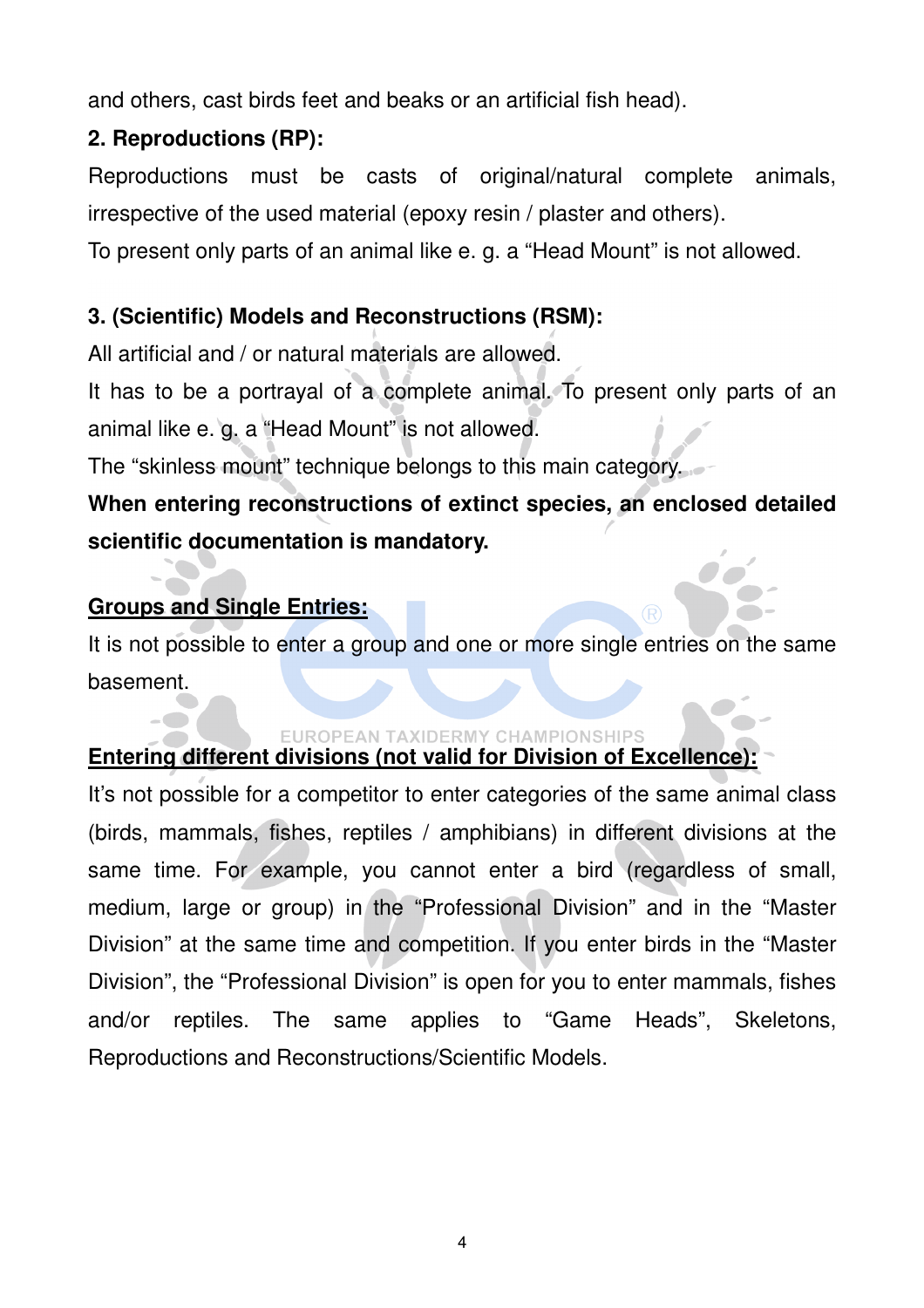## **Multiple Entries:**

The maximum of possible entries for every competitor in each and every Category (Novice and Professional Division) and also Subcategory (Master Division) is limited to five pieces. Needless to say, that it's not allowed to enter more pieces under a pseudonym.

# **ETC® Species List:**

In the ETC<sup>®</sup> Professional and Masters Division the Bird-, Mammal- and Game Head categories are separated into sizes (e.g. Birds into "Small Birds", "Medium Birds" or "Large Birds"). In the ETC® Species List you will find the mandatory definitions for the size classification of your entry/entries.

Note: The ETC<sup>®</sup> Species List might not be complete! Missing species will be classified to corresponding species.

Juvenile animals will compete in a subcategory of comparable size.

The ETC® Competition Chairman will make all final decisions in which subcategory a not listed or juvenile animal will be entered.

## **Reqular Divisions and Awards: XIDERMY CHAMPIONSHIPS**

## **Novice Division (N):**

This division is open to all of those who have been practicing taxidermy for less than 5 years (including apprenticeship). If a competitor decides to compete in the Novice Division, it is not possible to compete in the Professional or Masters Division at the same time.

# **9 Categories Novice Division**

## **7 Categories for Natural Mounts (NM):**

Category **NB** Birds Category **NM** Mammals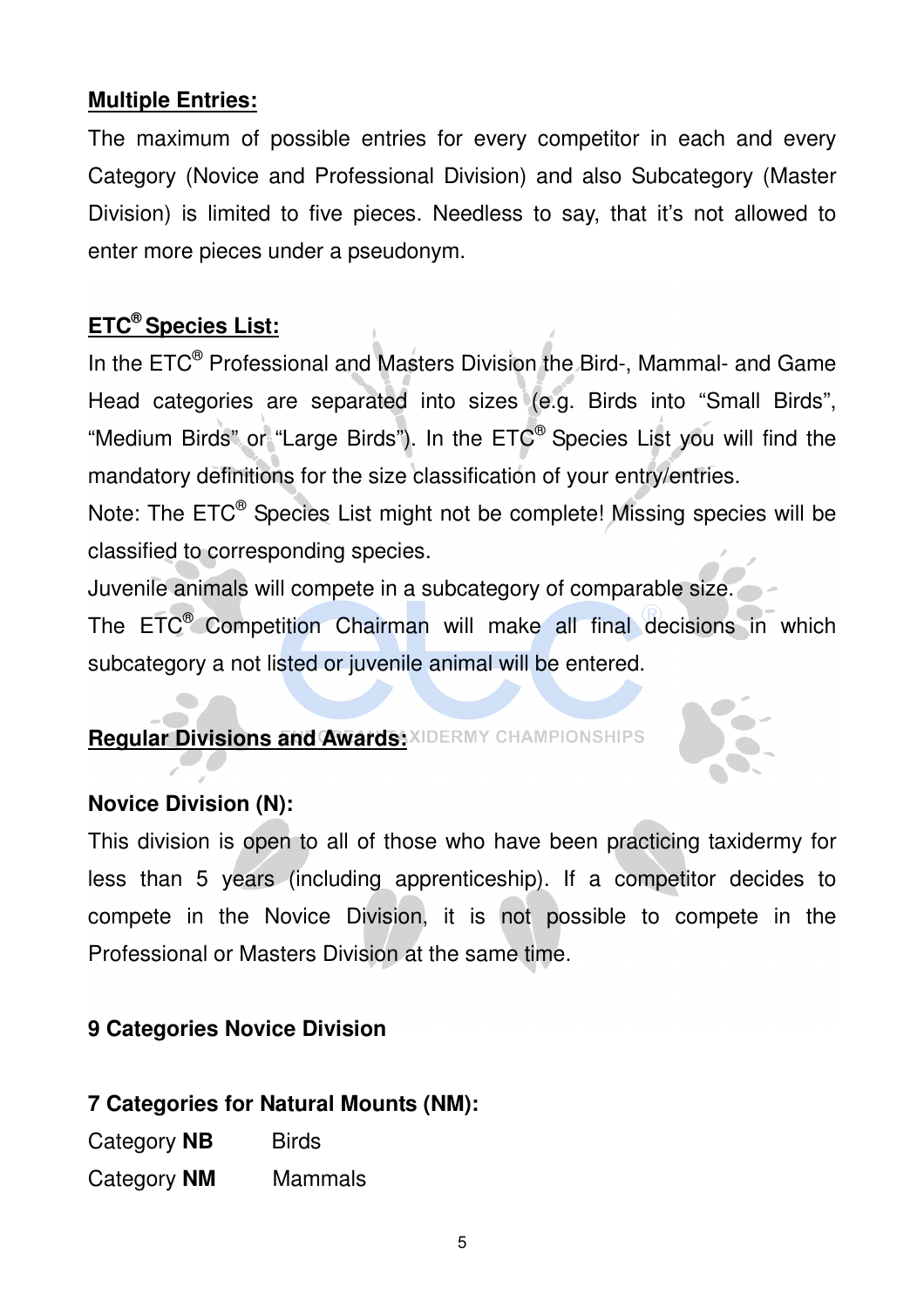| Category NG  | Game Heads (only mammals allowed!)     |
|--------------|----------------------------------------|
| Category NF  | <b>Fishes</b>                          |
| Category NRA | Reptiles/Amphibians                    |
| Category NSK | <b>Skeletons</b>                       |
| Category NAG | Animal Groups (including mixed groups) |

#### **2 other Categories:**

| Category <b>NRP</b> | Reproductions                                   |
|---------------------|-------------------------------------------------|
|                     | Category NRSM Reconstructions/Scientific Models |

Awards: colored small ribbons depending on the scored points in each category with a diploma of participation.

Only the top 3 scorers out of all categories will be separated and voted by all Novice Division- judges for the **"Best of Novice Division"** prizes and will get medium sized colored ribbons which are imprinted with "Best, Second or Third of Novice Division". In addition, special diplomas and prize money will be awarded (the amounts will be announced in the respective ETC® brochure and on the ETF homepage) AN TAXIDERMY CHAMPIONSHIPS

At least 90 points are required to reach the "Best of Novice Division" prize (medium sized blue ribbon which is imprinted with "Best of Novice Division"). If there is no entry scored more than 89 points in the category, there is only awarded a "Second Best of Novice Division" prize (medium sized red ribbon which is imprinted with "Second Best of Novice Division"). If there is no entry scored more than 79 points in the category, there is only awarded a "Third Best of Novice Division" prize (medium sized yellow ribbon which is imprinted with "Third Best of Novice Division").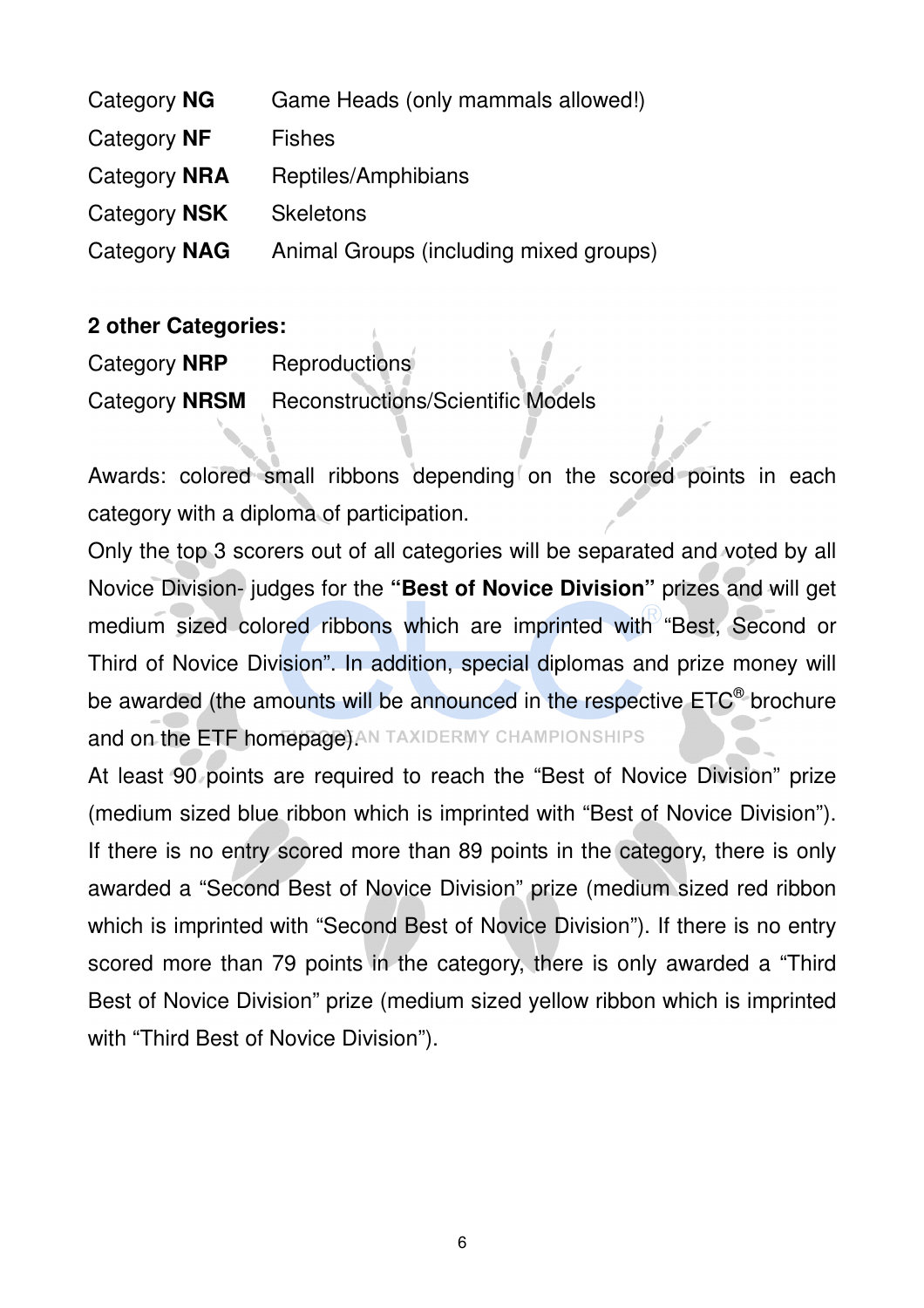# **Professional Division (P):**

**This division is open to all those who didn't win a blue ribbon in the "Master Division" on a European Taxidermy Championships® / Competition and/or on a World Taxidermy Championships® ' level in the intended categories. It's also closed to former European Champions (1st / 2nd / 3rd of category) before 2006 in the intended categories.**

# **20 Categories in Professional Division**

- **18 Categories for Natural Mounts (NM):**
- **Birds (B)**
- Category **PB1** Small Birds
- Category **PB2** Medium Birds
- Category **PB3** Large Birds
- Category PB4 Bird Groups

## **Mammals (M)**

Category **PM1** Small Mammals IDERMY CHAMPIONSHIPS

- Category **PM2** Medium Mammals
- Category **PM3** Large Mammals
- Category **PM4** Mammal Groups

## **Game Heads (G)** (Only mammals allowed!)

- Category **PG1** Small Game Heads
- Category **PG2** Medium Game Heads
- Category **PG3** Large Game Heads

#### **Fishes (F)**

- Category **PF1** Small Fishes (below 20 cm)
- Category **PF2** Large Fishes (20 cm and more)
- Category **PF3** Fish Groups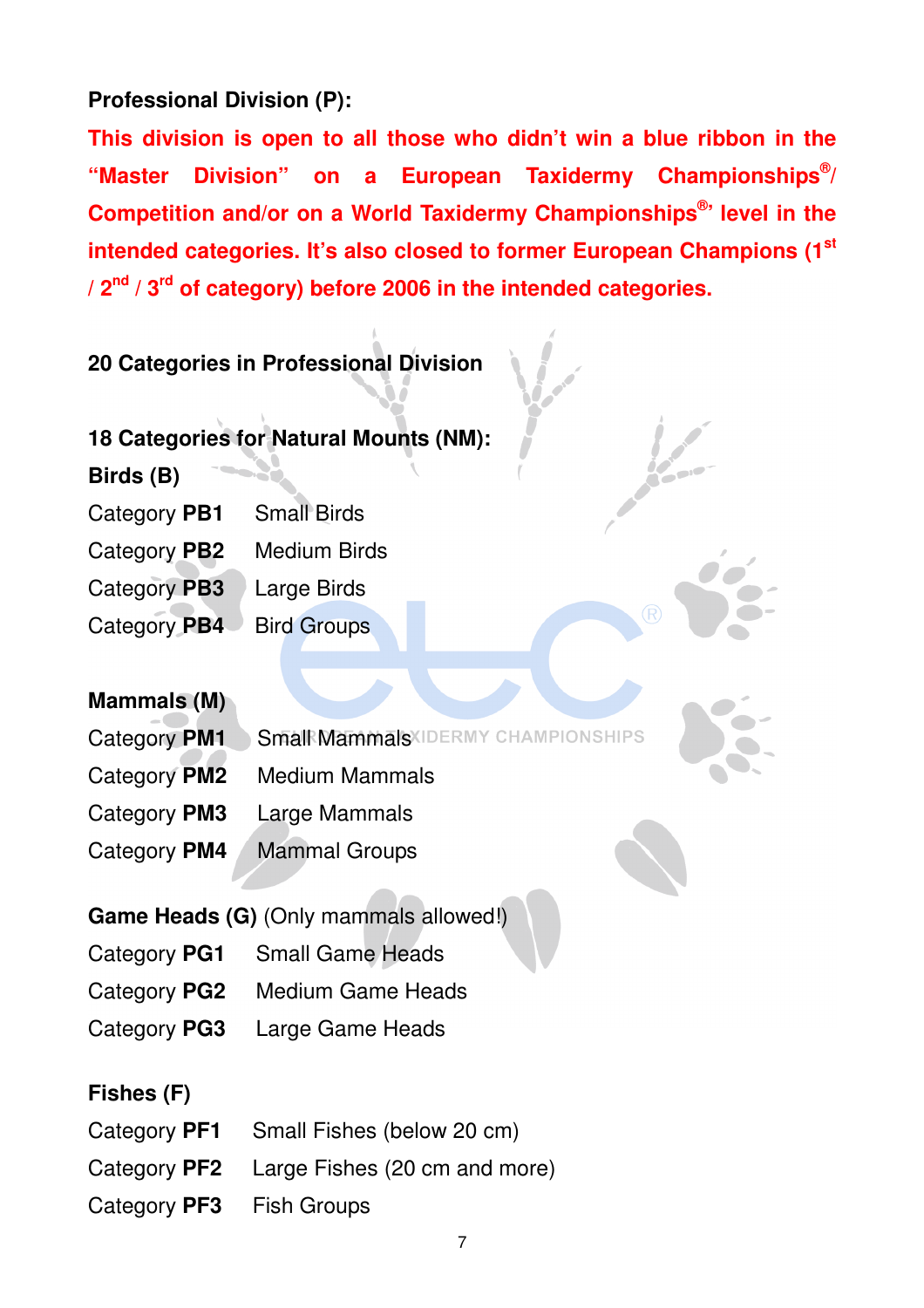### **Reptiles/Amphibians (RA)**

Category **PRA1** Reptiles/Amphibians

Category **PRA2** Reptiles/Amphibians Groups

## **Mixed Groups (MX)**

Category **PMX** Mixed Groups

## **Skeletons (SK)**

Category **PSK1** Skeletons Category **PSK2** Skeleton Groups

# **2 other Categories:**

### **Reproductions (RP)**

Category PRP Reproductions

#### **Reconstructions/Scientific Models (RSM)**

Category **PRSM** Reconstructions/Scientific Models **TAXIDERMY CHAMPIONSHIPS** 

Note: Juvenile animals will compete in a category of comparable size. The ETC® Competition Chairman will make all final decisions in which category a juvenile animal will be entered.

Awards: colored small ribbons depending on the scored points in each category with a diploma of participation.

Only the top three scorers in each category will be awarded the "**Best/ Second/Third of Professional Category**" prize (medium sized blue/ red/ yellow ribbon which is imprinted with "Best/Second/Third of Professional Category" and special diplomas). At least 90 points are needed to reach a "Best/Second/Third of Professional Category". Only one prize per participant is possible.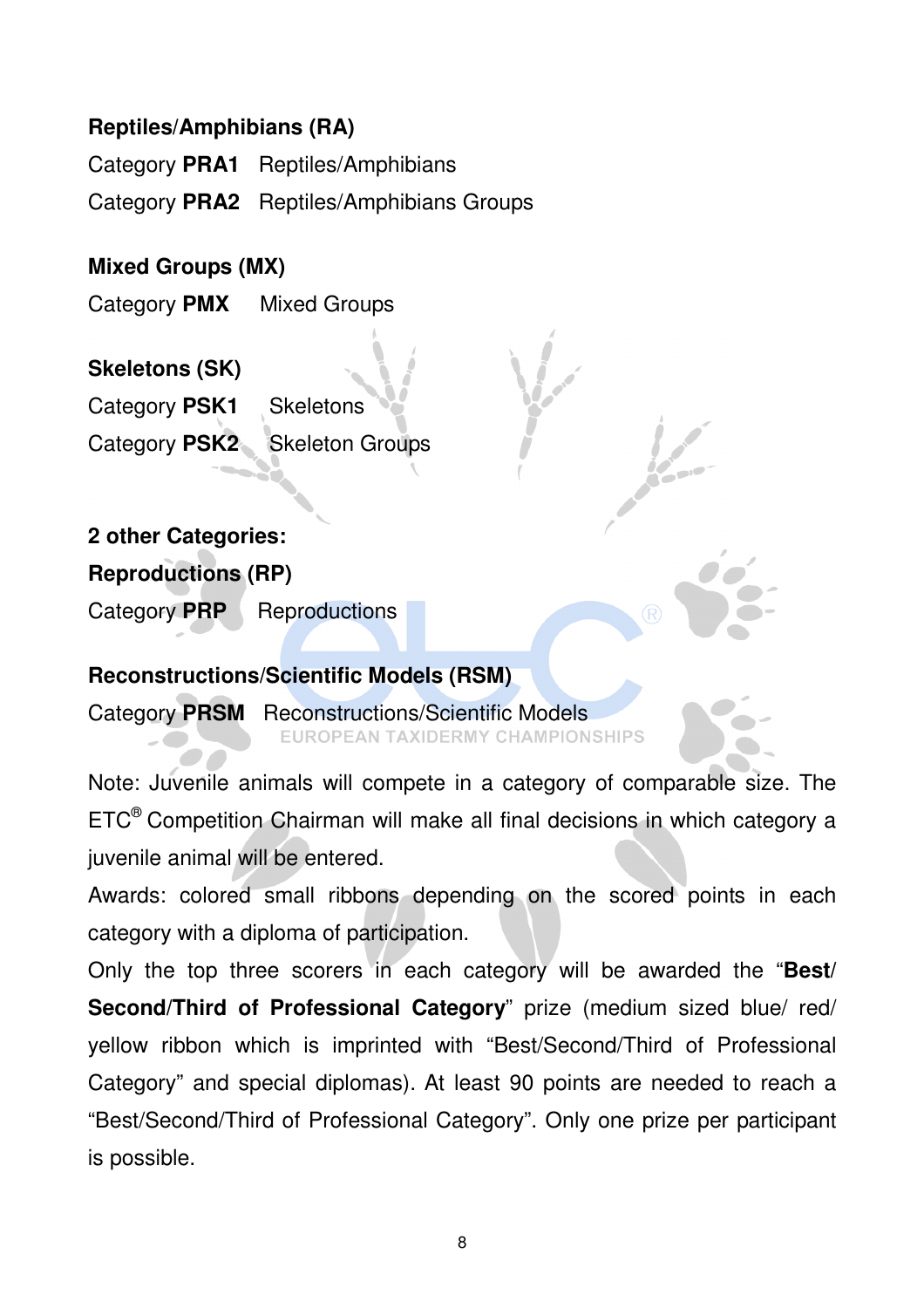# **Master Division (M):**

# **European Title Division with 8 possible "Best of Europe" titles**

This division is open for any taxidermist and represents the highest level in the ETC<sup>®</sup>. The competitor should decide for himself if the learning process is over and she/he is ready for competing in the Master Division.

Only in the Master Division there is the possibility to earn the Best of Europe Titles.

Except of the tanning process (mammal skins) / degreasing process (skeletons) and the used artificial eyes, everything should be "self-made". If used, commercial manikins (forms) must not be recognizable and must be fundamentally altered. Other commercially traded parts aren't allowed in this division!

This point refers to the entered object (taxidermy mount, reproduction, reconstruction/scientific model, skeleton) and not to the base/pedestal.

**Documentation of the working/mounting process will be mandatory in the Master Division and will be part of the judging.** 

With "documentation" is meant a solid short description of the mounting process supported by some significant photos. It's not necessary to reveal your top secrets. We know that it's not always possible to take pictures and work at the same time. Photos of a similar mounting process will be accepted. **If no documentation is presented together with the entry, it will lead to disqualification!** 

#### **Categories in Master Division:**

**Category Birds (B)**

## **Best of Europe Title**

Subcategories (NM):

| <b>Small Birds</b> |
|--------------------|
| Medium Birds       |
| Large Birds        |
| <b>Bird Groups</b> |
|                    |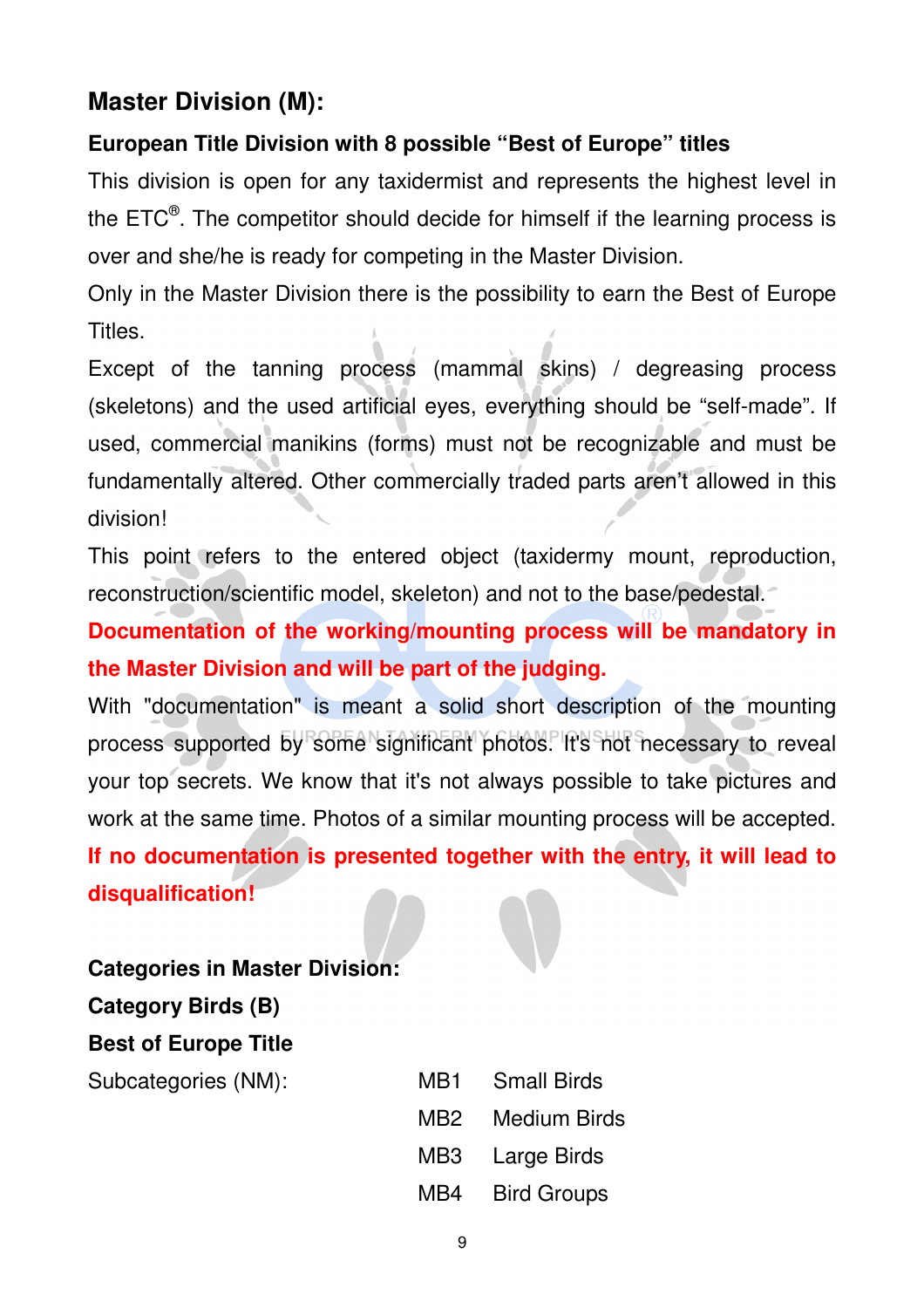|  | <b>Category Mammals (M)</b> |  |
|--|-----------------------------|--|
|--|-----------------------------|--|

#### **Best of Europe Title**

Subcategories (NM):

| MM1             | <b>Small Mammals</b> |
|-----------------|----------------------|
| MM <sub>2</sub> | Medium Mammals       |
| ММЗ             | Large Mammals        |
| MM4             | <b>Mammal Groups</b> |
|                 |                      |

| Game Heads (G) (Only mammals allowed!) |     |                 |
|----------------------------------------|-----|-----------------|
| <b>Best of Europe Title</b>            |     |                 |
| Subcategories (NM):                    | MG1 | <b>Small Ga</b> |

| MG1 Small Game Heads  |
|-----------------------|
| MG2 Medium Game Heads |
| MG3 Large Game Heads  |

# **Fishes (F) Best of Europe Title**

Subcategories (NM):

|  | MF1 Fishes - below 20 cm |
|--|--------------------------|
|  | MF2 Fishes - from 20 cm  |

<sup>(R)</sup>

EUROPEAN TAXWE3MY FISH Groups IIPS

# **Reptiles/Amphibians (RA) Best of Europe Title**

Subcategories (NM):

# **Skeletons (SK) Best of Europe Title**

Subcategories (NM)

| MRA1 | Reptiles/Amphibians        |
|------|----------------------------|
| MRA2 | Reptiles/Amphibians Groups |
|      |                            |
| MSK1 | Skeletons (NM)             |
| MSK2 | Skeleton Groups (NM)       |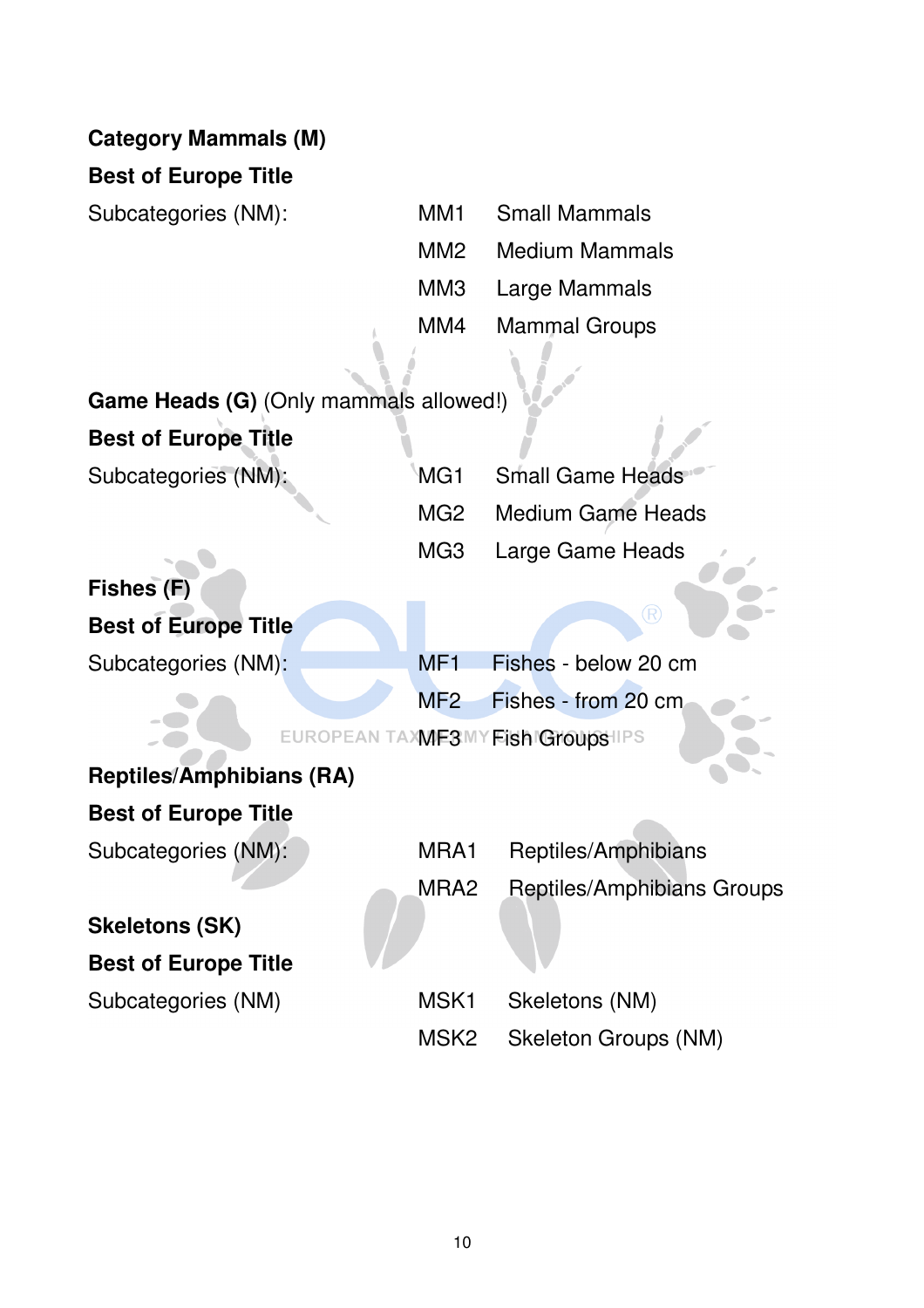# **Reproductions (RP)**

#### **Best of Europe Title**

Subcategories: MRP1 Reproductions Fishes MRP2 Reproductions Reptiles/Amphibians

#### **Reconstructions/Scientific Models (RSM)**

#### **Best of Europe Title**

MRSM1 Reconstructions/Scientific Models

Note: Juvenile animals will compete in a subcategory of comparable size. The ETC® Competition Chairman will make all final decisions in which subcategory a juvenile animal will be entered.

Awards: colored small ribbons depending on the scored points in each subcategory (e. g. Small / Medium / Large Birds, Small / Medium / Large Mammals etc.) with a diploma of participation.

The prestigious "**Best of Europe**" titles are selected from the best entries of the subcategories (if existing) in every category. This will be done by a vote of all judges of the concerned categories in the Masters Division together also under the aspects of e. g. design, composition, exceptional new method / technique or exceptional craftsmanship. No entry which hasn't at least reached 90 points will come into the range to be selected for all the three "Best of Europe" titles.

Therefore it's possible that in some categories no titles will be given out at all. The three "Best of Europe" Awards:

**Best of Europe** = European Champion: Large sized blue ribbon imprinted with "Best of Europe" + special diploma + plaque or medal.

**Second of Europe**: Large sized red ribbon imprinted with "Second Best of Europe" + special diploma + plaque or medal.

**Third of Europe**: Large sized yellow ribbon imprinted with "Third Best of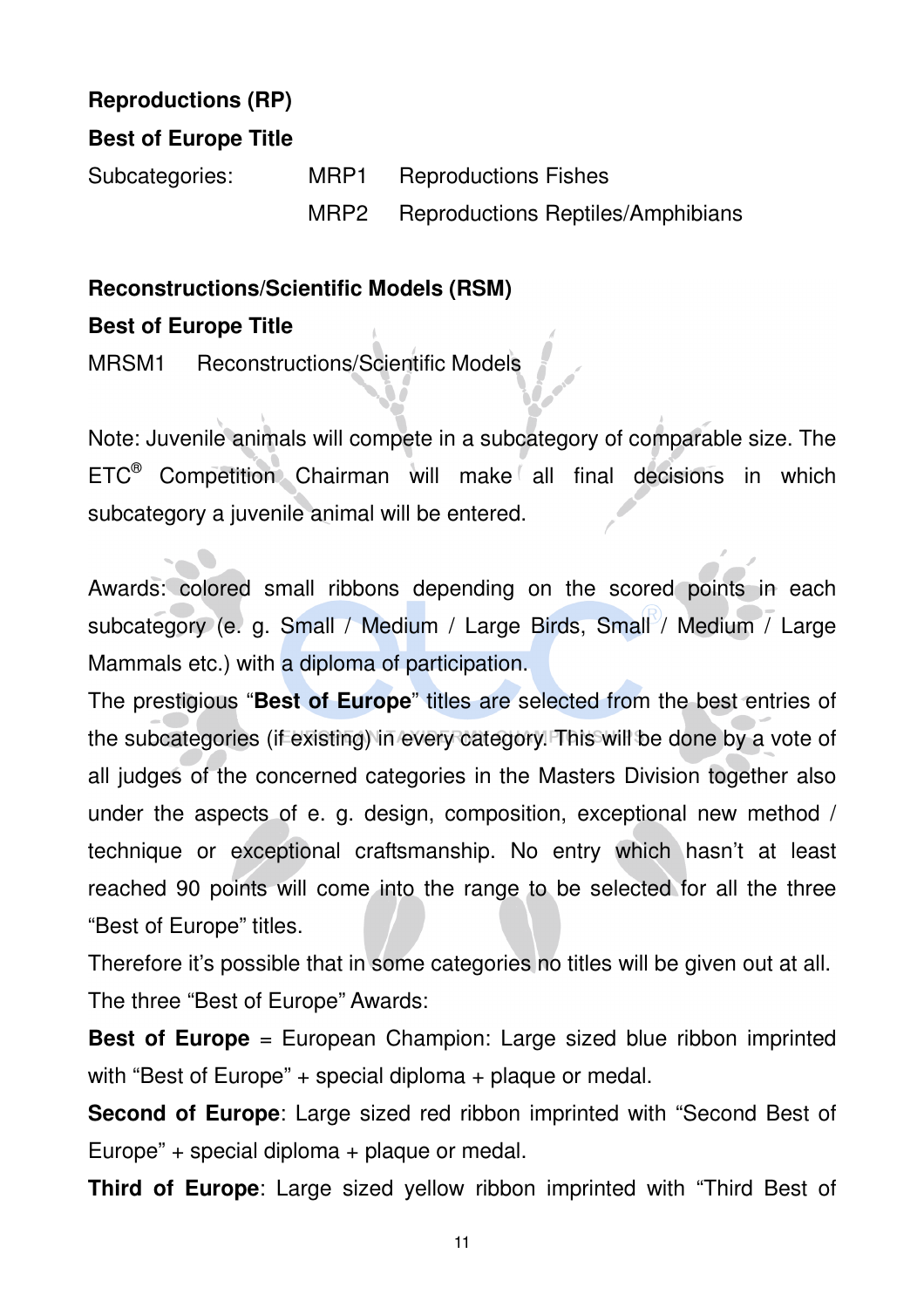Europe" + special diploma + plaque or medal.

If a competitor has reached the top score in more than one subcategory of a category, all of these entries will get the small "blue ribbon" for these subcategories and will enter the selection process for the three "Best of Europe" titles. If one of these entries has been selected by the judges for one of those titles, her/his other entries will be taken out by the  $ETC<sup>®</sup>$  Competition Chairman of the continuing selection process for the other titles. It is not possible for a competitor to sweep a category and win more than one title out of the same category.

# **Collective Artists Division:**

Competition pieces which more than one taxidermist has worked on will be put into this division. This for example is a great opportunity for taxidermy companies to enter with a project by naming the taxidermists (at least two) who have mounted and worked out the entry. It's not allowed to compete under the company's name only!

 $\sim$ 

A team of two judges out of different categories will judge the Collective Artists Division.

Awards: colored small ribbons depending on the scored points in each category with a diploma of participation.

The top 3 scorers will be awarded for the three "**Best of Collective Artists Division**" places and will get medium sized colored ribbons which are imprinted with "Best, Second or Third of Collective Artists Division" + special diplomas. At least 90 points are required to reach the "Best of Collective Artists Division" prize (medium sized blue ribbon which is imprinted with "Best of Collective Artists Division"). If there is no entry scored more than 89 points in the category, there is only awarded a "Second Best of Collective Artists Division" prize (medium sized red ribbon which is imprinted with "Second Best of Collective Division"). If there is no entry scored more than 79 points in the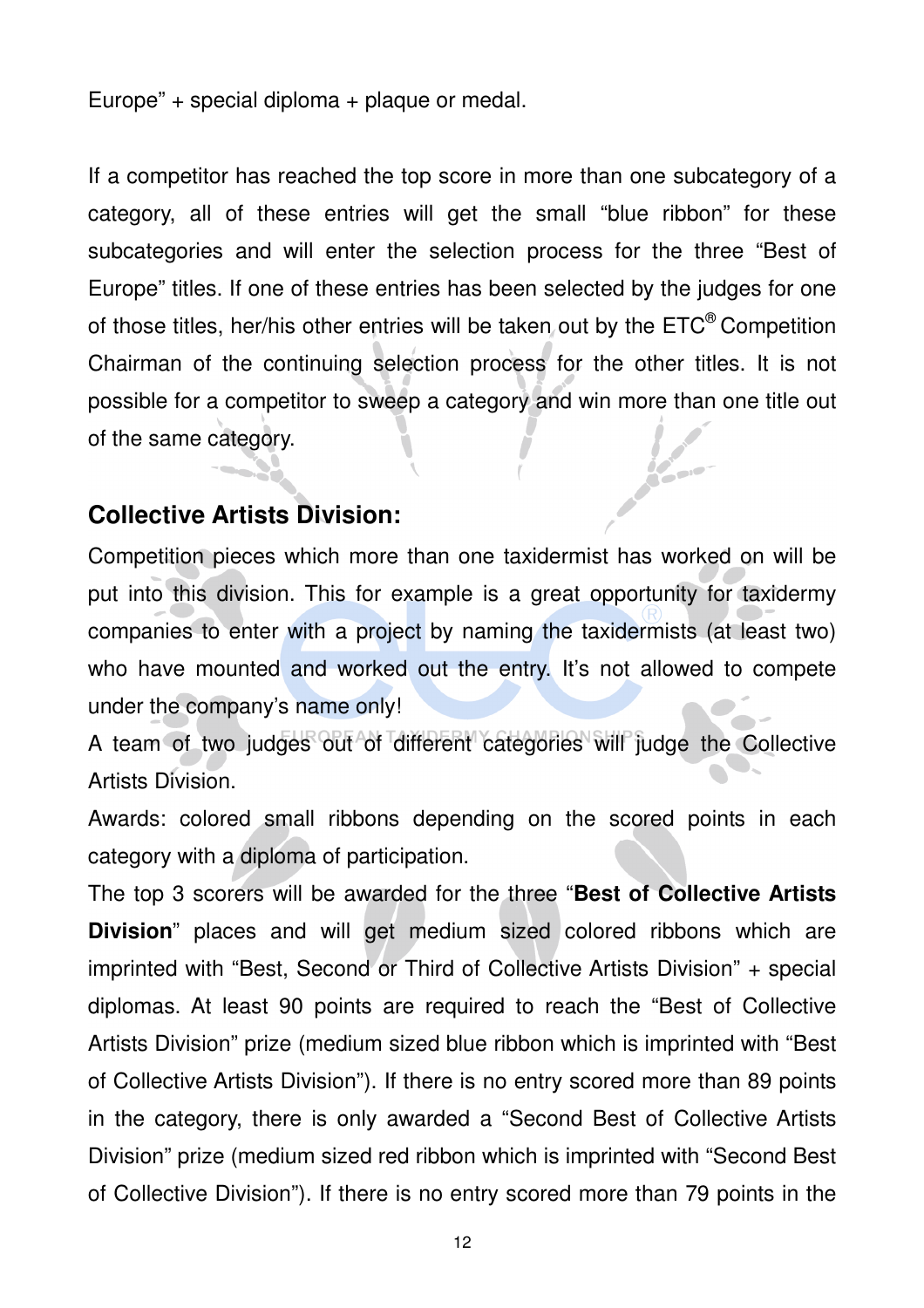category, there is only awarded a "Third Best of Collective Artists Division" prize (medium sized yellow ribbon which is imprinted with "Third Best of Collective Artists Division").

# **Division of Excellence:**

May only be entered by former WTC®/ETC® champions, WTC®/ETC® Master Division category winners and judges. Entries are free of charge.

The winners of the "**Award of Excellence**" 1<sup>st</sup>, 2<sup>nd</sup> and 3<sup>rd</sup> will be chosen by all Masters Division competitors in a secret voting. Every Masters Division competitor has three votes. She/he writes the numbers of her/his three favorite entries out of the Division of Excellence on the ballot paper which she/he will get by the registration. At the end, the three entries with the most votes will win  $1^{st}$ ,  $2^{nd}$  and  $3^{rd}$  Award of Excellence.

Awards: Large sized colored ribbons imprinted with "First Place Award of Excellence" (blue ribbon), "Second Place Award of Excellence" (red ribbon) and "Third Place Award of Excellence" (yellow ribbon) + special diplomas and plaques or medals.

# **Special Awards:**

#### **EUROPEAN TAXIDERMY CHAMPIONSHIPS**

Special awards (e. g. Best of Show, ETF Award, Best All- round Taxidermist, Best Professional Entry etc.) as well as eventual prize moneys will be announced in the respective ETC $^{\circledast}$  brochure and on the ETF homepage.

## **Ribbons, Diplomas, Places and Titles:**

## **The small ribbons are no longer synonyms for places!**

The colour of the ribbon stands for the scored points. At least 70 points must be reached in order to get a yellow ribbon.

Together with the ribbon, the competitor will receive a diploma of participation.

Yellow ribbon: 70 – 79 points

Red ribbon: 80 – 89 points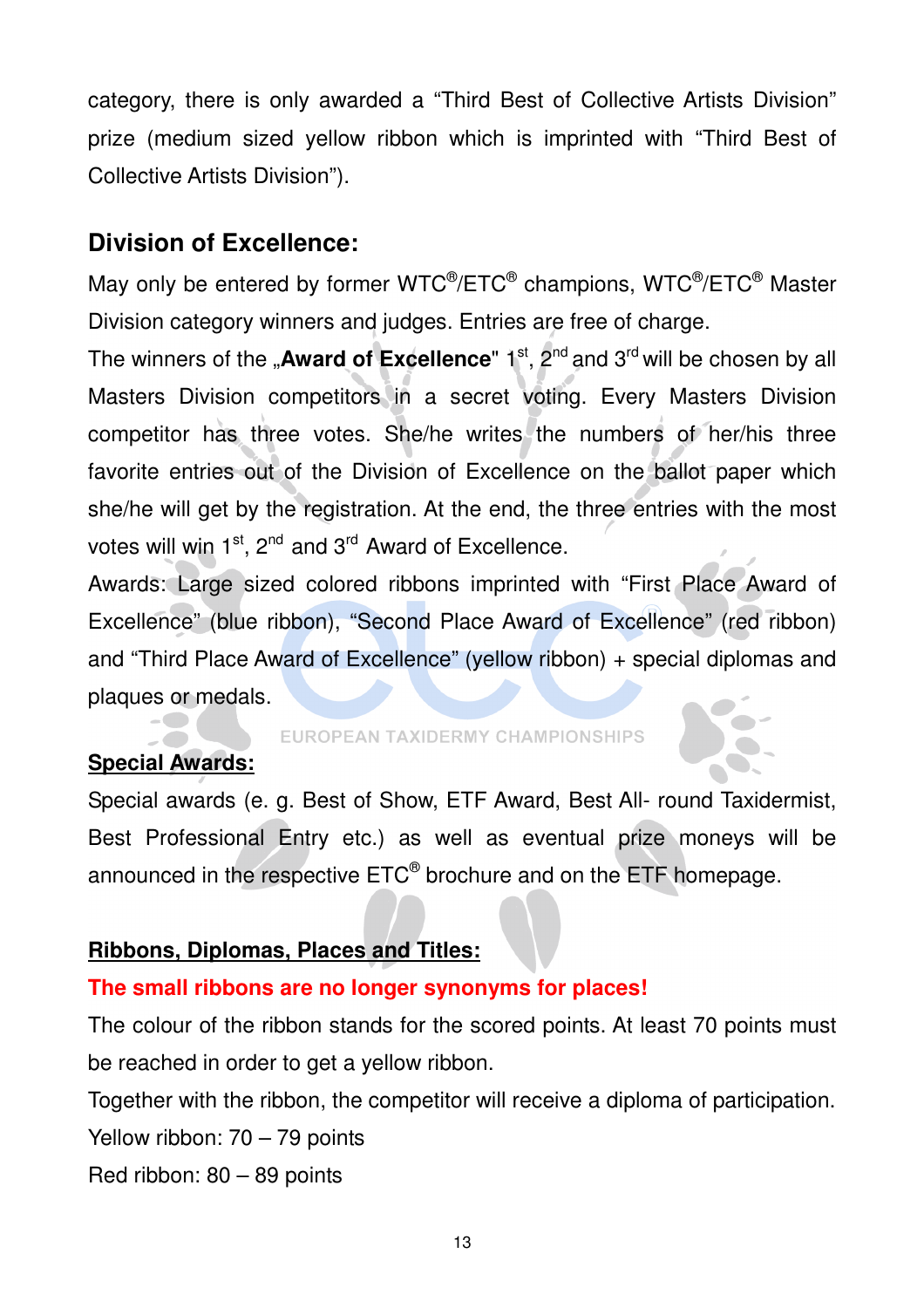Blue ribbon: 90 – 100/and more points

# **Basically only the standard of performance is defined in colors and points with the small ribbons, regardless of the Division.**

**Places** are only given for the "Best, Second and Third of Professional Category" in the "Professional Division" and the "Best, Second and Third in the Novice Division" and "Collective Artists Division". The places are given together with medium sized ribbons in blue colour and imprinted for a first place, in red colour for a second place and in yellow colour for a third place and all of them are receiving special diplomas.

The Best, Second or Third of Europe **Title** is only given out in the "Masters Division" together with large sized ribbons in blue colour imprinted with "Best of Europe", in red colour and imprinted with "Second of Europe" and in yellow colour and imprinted with "Third of Europe", special diplomas and plaques or medals.

#### **Dead animals and dead prey animals:**

**CHAMPIONSHIPS** Dead animals and dead prey animals will not be judged and scored as single entries but should also be well done because they belong to the base and could be scored relating to the artistic merits (design and composition).

#### **Alive prey animals:**

Obviously alive looking prey animals (especially in movement) could be judged and scored like **true to life mounts**, if desired e. g. as a part of an animal group, but not as a main part in a single animal category or subcategory.

#### **Visible parts of an animal:**

A competition entry will be judged from all sides. So for example a sole embedded in the sea ground, which is only presenting the eyes and maybe a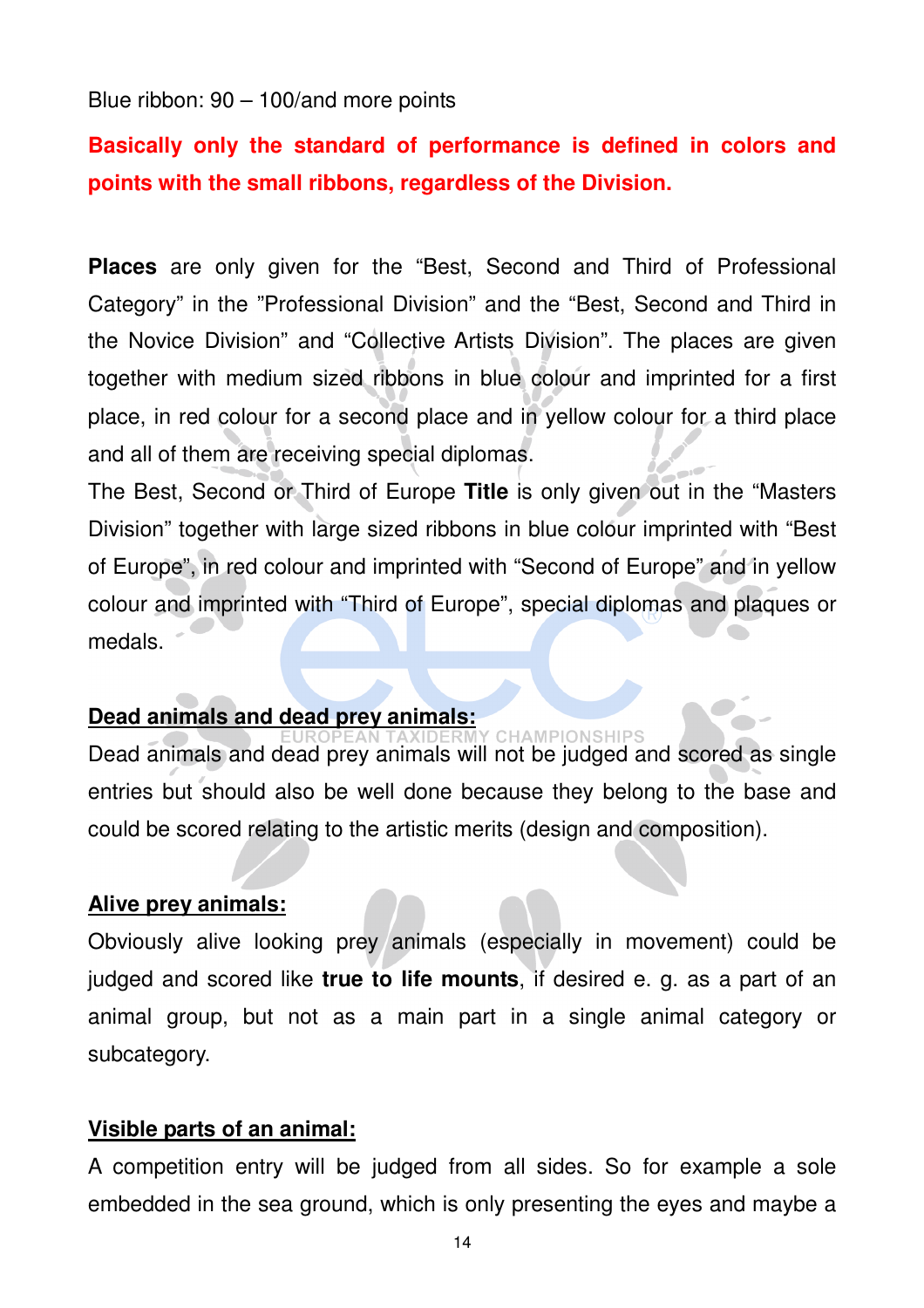bit of the contour, cannot be judged. Except of Game Heads, the Competition Entries should represent a whole animal and not only parts e. g. a head and neck looking out of a cave. Not every pose that may be seen in nature is reasonable to be shown in the competition. All sides visible for the judge must be finished in the same high quality (for example the backside of a fish).

## **Protected species:**

**For all protected species valid and applicable permits must be delivered together with the registration form.** Permits stay with the organisation during the show and will be handed back to the competitors together with their mount after the show ends.

## **Some important words about necessary Cites-Documents:**

Annex A species of the Council Regulation (EC) No 338/97 (Cites Annex I, e. g. Loxodonta africana, Panthera pardus and Cites Annex II, e. g. Ursus arctos, Canis lupus), especially hunting trophies but museum specimens as well, need a Cites Document that certificates the "exempting Annex A specimens from the prohibitions relating to commercial activities listed in Article 8(1) of Regulation (EC) No 338/97". **Otherwise it's not allowed to exhibit these species on commercial events like taxidermy competitions on game fairs. Some informal permit of an authority or a museum is not enough!** 

Attention should be paid to national laws for wildlife conservation in the host country.

To avoid any discomfort do not bring a mount that is not legal.

**Protected species that do not have a permit (Cites if necessary) with the entry will not be allowed to compete by the ETC® Competition Chairmen.** 

# **Mounts not allowed to compete:**

Novelty mounts/Wolpertingers, fantasy mounts, animals in traps or mounts that in general public view are of bad taste will not be accepted to compete.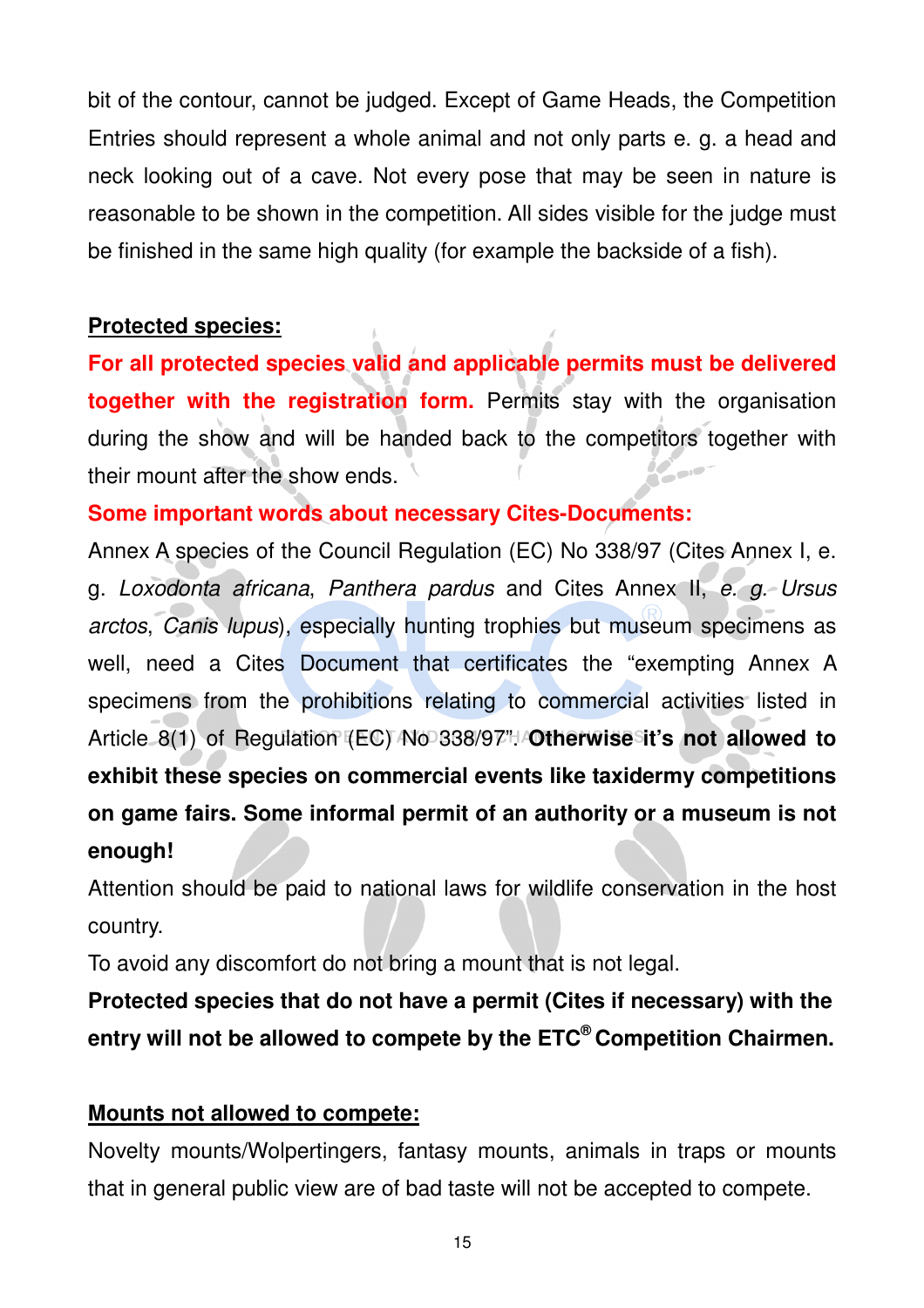Mounted animals that do not respect the animal's dignity and are not meant as a **true-to-life** portrayal of the animal (e.g. hunted animals still alive) have no place in a competition and will not be accepted.

Natural arthropods like insects or spiders, molluscs as well as plants can only be part of the decoration of the base.

Portrayals of humans won't be accepted to compete in any category because the ETC $^{\circledast}$  is a taxidermy competition with the focus on animals including apes but not humans!

Mounts entered in previous  $\mathsf{ETC}^\circledast$  competitions independent of category and division are ineligible for this or any future  $\mathsf{ETC}^\circledast$  show. Mounts entered on a WTC $^{\circledast}$ , independent of category and division, are ineligible for this or any future  $\mathsf{ETC}^\circledast$  show.

## **Panels, habitat scenes and settings:**

The ETC<sup>®</sup> is a taxidermy competition. No matter how elaborate a habitat scene is done it is mainly the mounted animal that will be judged. However, the base, panel or habitat scene is part of the mount and will be judged accordingly, especially in the Masters Division. When two entries are equal in score, the entry with an exceptionally good presentation will win against an average or poor setting.

Keep the balance between mount and base, panel or habitat scene in mind. A habitat scene should display a mount and compliment it, not dwarf it!

Mounts should be mechanically sound and securely attached to the base.

Insecure attachment or wobbling will reduce the points scored.

Except of Game Heads (wall mounts), a mount (including Game Heads pedestal mounts) which is competing on the European Taxidermy Championships  $ETC<sup>®</sup>$  should be exposed on a base, otherwise it is not complete and is automatically disadvantaged.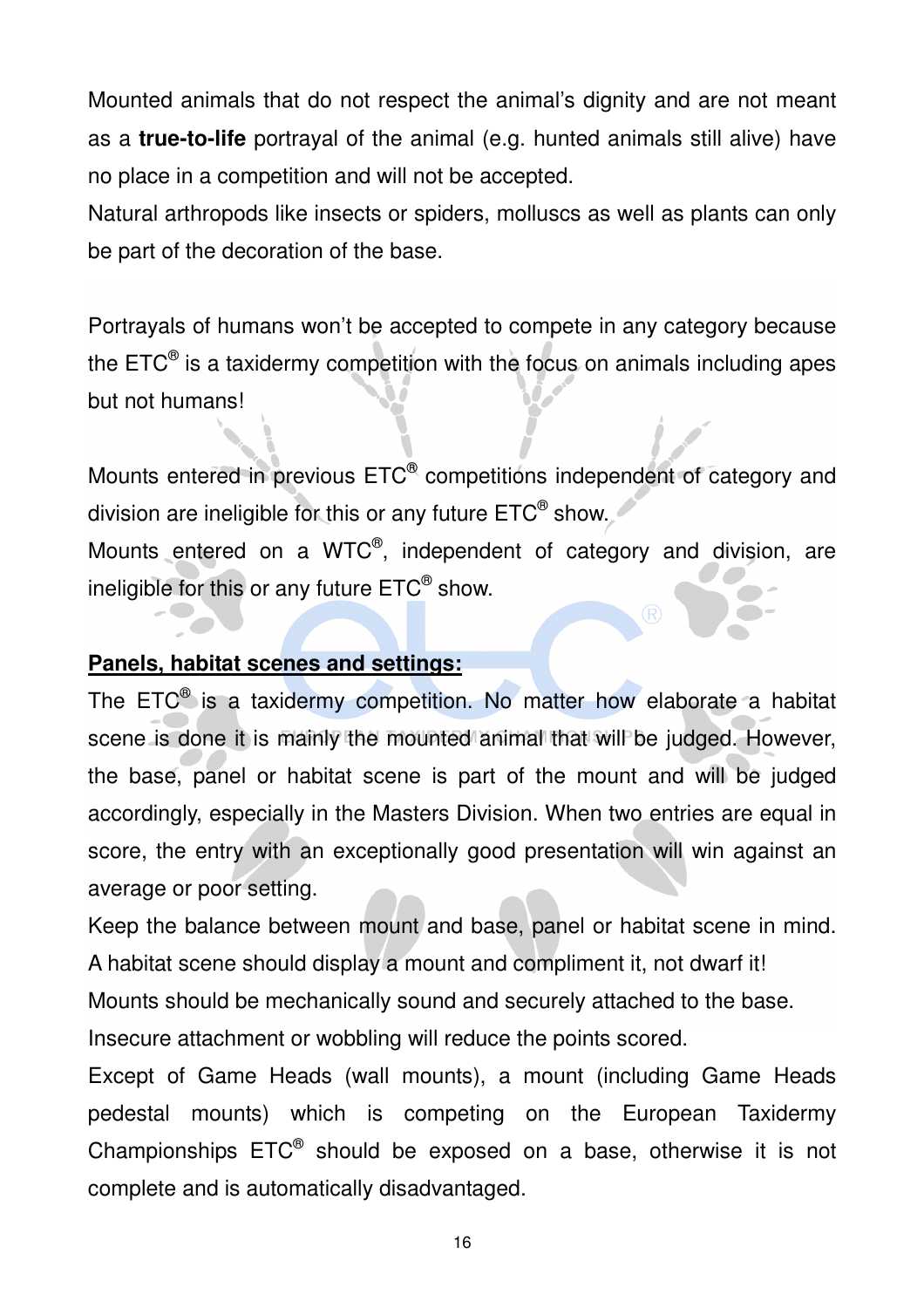A base, panel or habitat scene must be easily movable for the competition staff. If necessary, roles must be installed.

### **Name plates:**

Name plates as well as signs that could reveal the taxidermists identity fixed to the base or mount must be removed or securely covered when entering the competition, otherwise they are not allowed to compete.

## **Glass cases:**

Glass cases must be removed for judging. If you personally wish to remove the glass case, do so prior to the judging. Otherwise the judges or helpers will remove the glass case. All entries with glass cases will have the glass cases back on before the show is opened for the public.

Non-removable glass cases will lead to disqualification.

# **Original sculpture:**

In all categories extra credit may be earned for mounts composed of originally sculptured manikins, wrapped or carved bodies, provided they are properly crafted.

When two entries are equal in score, the one containing originally sculpted, carved or wrapped manikins will win against the one containing a commercially traded manikin.

Altered commercial forms will not be qualified as originally sculpted but will be considered for originality.

Needless to say, that we rely on the sportsmanship of the competitor. Honesty may be rewarded in a better score.

## **Reference:**

Competitors are encouraged to add their own reference material in all divisions to their entry.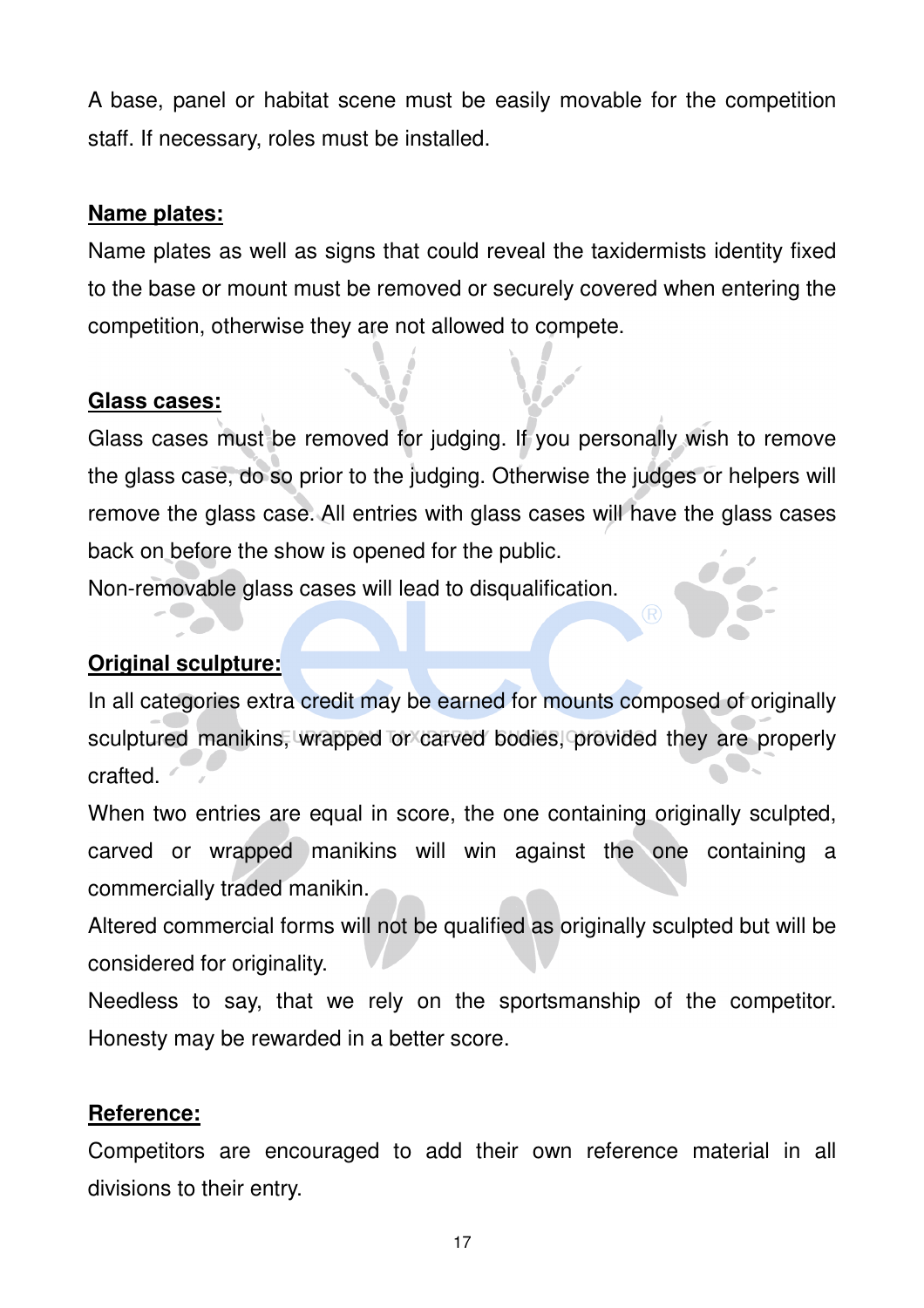If you do enter an unusual species or if you possess printed photographs showing intricate details of parts of the living animal this may help the judge in determining the correct interpretation. Also printed photographs showing sculpting, moulding **(especially in the "Reproduction Category", mandatory in the "Reconstruction/Scientific Models Category")** and mounting processes **(mandatory in "Master Division")** are very welcome. Videotapes, CD's and DVD's will not be accepted.

## **Animation:**

For mounts that come with animated parts, voice boxes and the like, the same rules apply as for all the other entries. Poorly done or unnatural looking moving parts will lead to a lower score.

# **Trading at the competition area:**

During the open exhibition, it is not allowed to place "for sale" hints or any business components near the entries / pieces. This is also a part of security for the entries during the exhibition. Visitors who are able to reach e. g. business cards are also able and invited to grab the entries.

## **Protest and interpretation (only possible in Professional Division):**

Interpretation of the ETC<sup>®</sup> Rules and Regulations will be decided by the Competition Committee which consists of the ETC® Competition Chairman, the Host and the ETC® Committee Chairman.

Competitors desiring another opinion after the judging may pay a protest fee of 100.00  $\epsilon$ . One different judge out of the ETC<sup>®</sup> judging team will evaluate the entry and the new score may raise or lower the ribbon status. All decisions of the re-judging are final as well as decisions of the Competition Committee.

All protests and complaints must be handed over in written form to the Competition Committee within six hours after the delivery of the score sheets